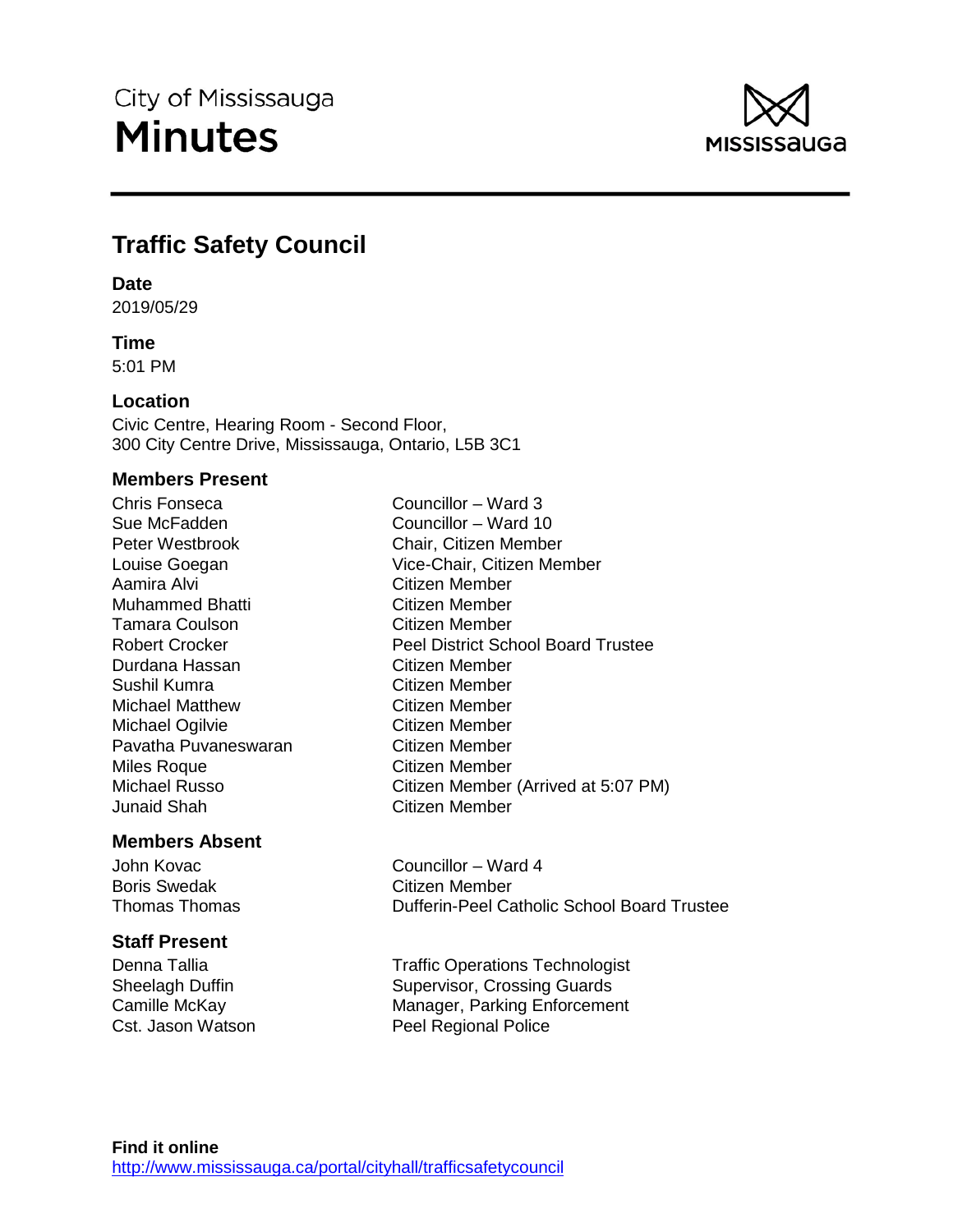## 1. CALL TO ORDER – 5:01 PM

# 2. DECLARATION OF CONFLICT OF INTEREST - Nil

3. PRESENTATIONS

## 3.1. Camille McKay, Manager, Parking Enforcement, in regards to parking enforcement procedures

Camille McKay, Manager, Parking Enforcement, provided a PowerPoint presentation discussing the mandate of parking enforcement staff, school enforcement practices, awareness and parking ticket statistics in school zones.

Committee Members raised concerns about persistent illegal parking in school zones and inquired about the feasibility of increased ticketing, increased ticketing fees and towing in order deter this behaviour. Ms. McKay responded that ticketing does not always equal a behavioural change in illegal parking offenders. Ms. McKay noted that parking enforcement staff had been part of a 2 year study to evaluate the needs of parking enforcement for the proposed Parking Master Plan. Ms. McKay also noted that upgrading parking enforcements systems and technology would assist staff in increasing their service level.

#### RECOMMENDATION

That the presentation on May 29, 2019 from Camille McKay, Manager, Parking Enforcement, in regards to parking enforcement procedures be received for information.

Received (Councillor McFadden) Recommendation - TSC-0032-2019

4. PUBLIC QUESTION PERIOD - Nil

No members of the public requested to speak.

# 5. MATTERS CONSIDERED

5.1. Traffic Safety Council Draft Minutes - April 24, 2019

Approved (S. Kumra)

5.2. Site Inspection Report - Tecumseh Public School (Ward 2)

Site Inspection Report for the site inspection conducted on April 25, 2019 at the walkway on Chriseden Drive in front of Tecumseh Public School for the students attending Tecumseh Public School.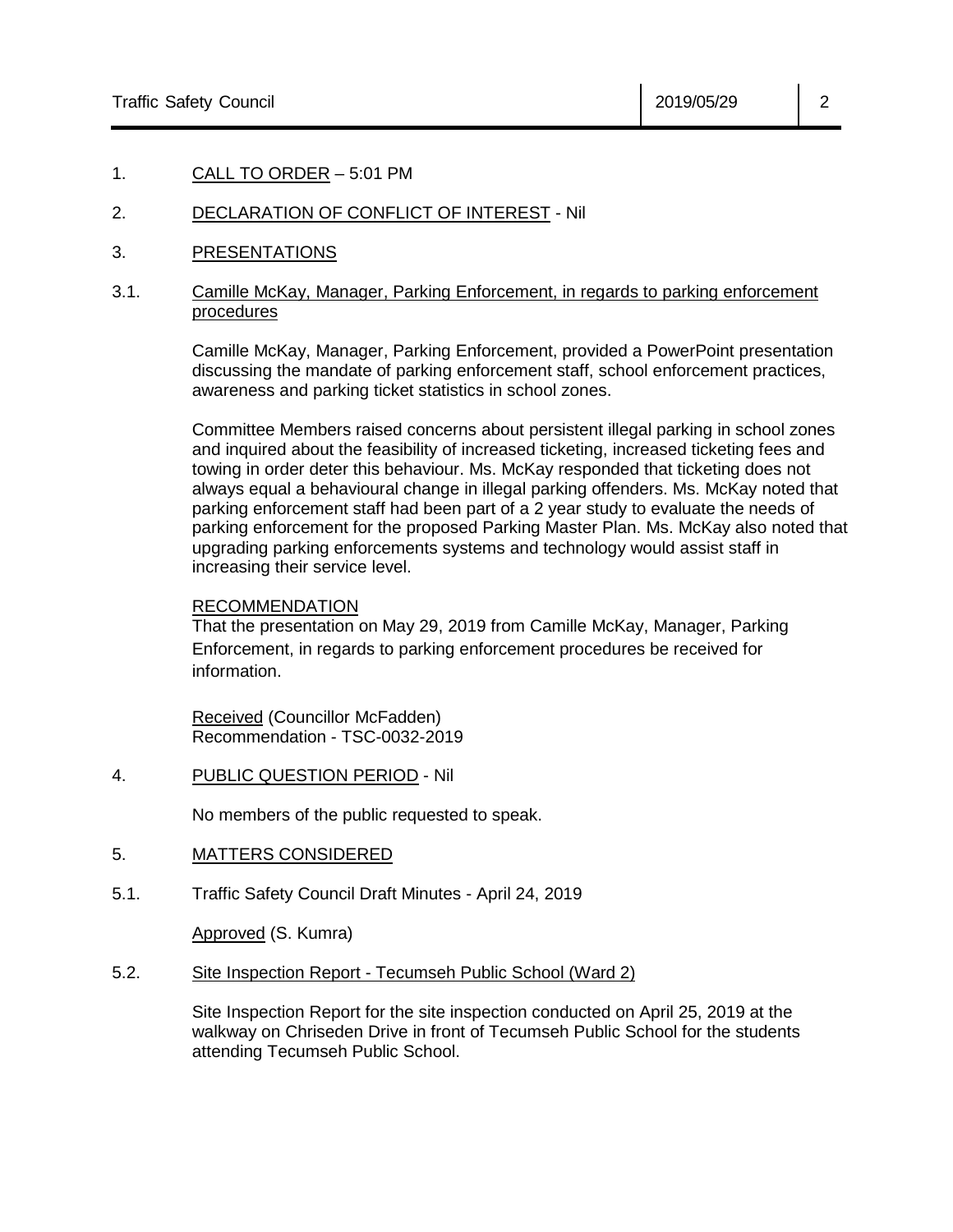# RECOMMENDATION

- 1. That the warrants have not been met for the placement of a school crossing guard at the walkway on Chriseden Drive in front of Tecumseh Public School for the students attending Tecumseh Public School.
- 2. That Transportation and Works be requested to replace faded signage and create a "No U Turn" zone on Chriseden Drive.
- 3. That Transportation and Works be requested to sign the fire hydrant mostly obscured by bushes on the west side of Chriseden Drive just south of Tecumseh Public School.
- 4. That Transportation and Works be requested to re-paint the centre line on Chriseden Drive.

Approved (B. Butt) Recommendation – TSC-0033-2019

# 5.3. Site Inspection Report - Britannia Public School (Ward 11)

Site Inspection Report for the gap study conducted on April 30, 2019 at the intersection of Swinbourne Drive and Douguy Boulevard for the students attending Britannia Public School.

# RECOMMENDATION

- 1. That the warrants have not been met for the placement of a school crossing guard at the intersection of Swinbourne Drive and Douguy Boulevard for the students attending Britannia Public School.
- 2. That Peel Regional Police be requested to enforce the U-turn prohibitions in the school zone in front of Britannia Public School and the stopping compliance at the intersection of Swinbourne Drive and Douguy Boulevard Between the times of  $8:15 - 8:45$  AM and  $3:00 - 3:20$  PM, as time and resources permit.
- 3. That Parking Enforcement be requested to enforce the "No stopping" prohibitions on Swinbourne Drive in front of Britannia Public School between the times of 8:15 – 8:45 AM and 3:00 – 3:20 PM.

Approved (B. Butt) Recommendation – TSC-0034-2019

# 5.4. 69th Annual Ontario Traffic Council Conference Attendee Report

Report prepared by Traffic Safety Council Citizen Members Tamara Coulson and Junaid Shah summarizing the sessions they attended at the 69th Annual Ontario Traffic Council Conference held on May 5 - 7, in London, Ontario.

Tamara Coulson and Junaid Shah, Citizen Members, provided the committee with a brief summary of their experience at the conference and noted that they received positive feedback from other jurisdictions regarding the work that Mississauga's Traffic Safety Council has done.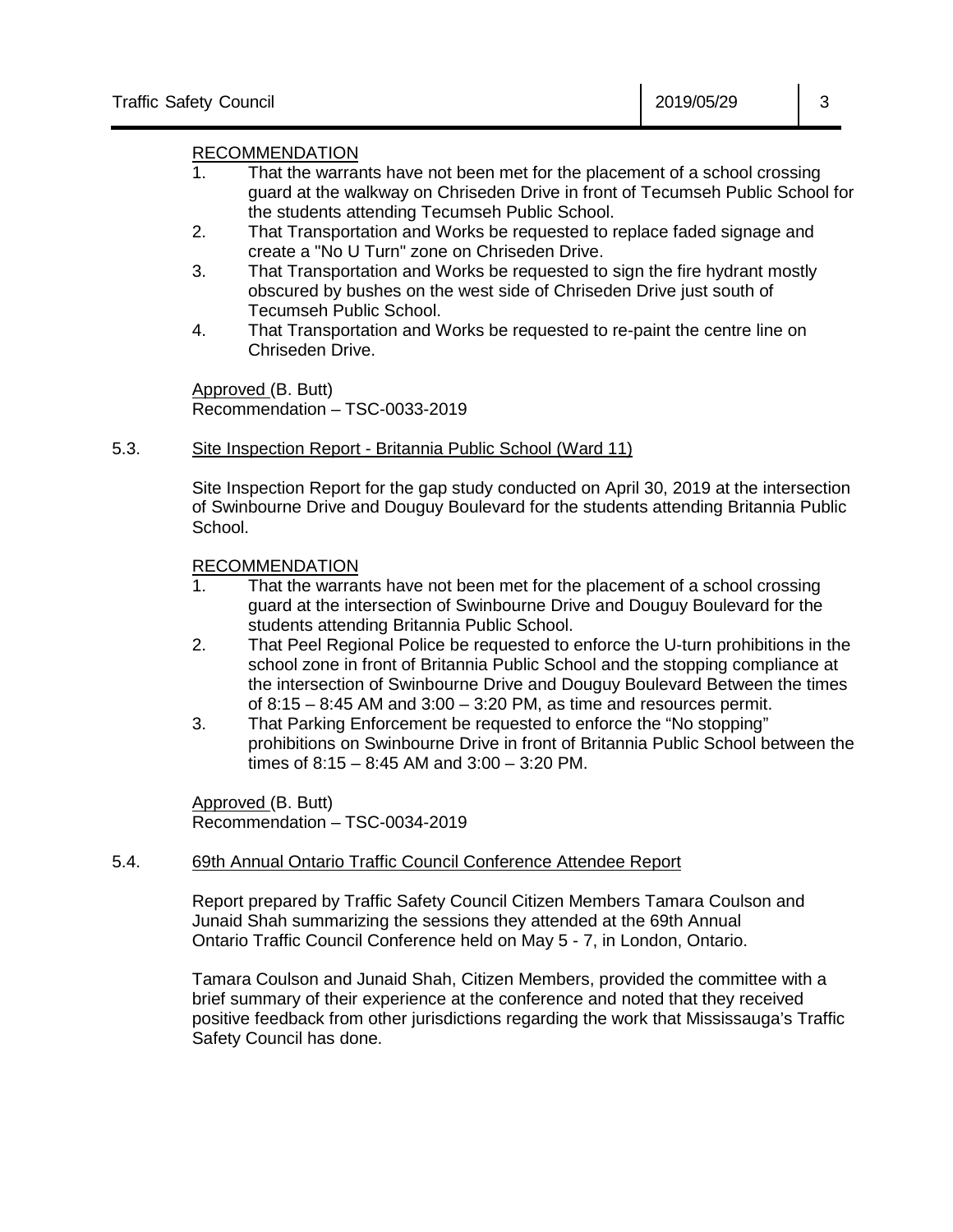# RECOMMENDATION

That the report prepared by Traffic Safety Council Citizen Members Tamara Coulson and Junaid Shah summarizing the sessions they attended at the 69th Annual Ontario Traffic Council Conference held on May 5 - 7, in London, Ontario be received.

Received (Councillor McFadden) Recommendation – TSC-0035-2019

#### 5.5. Appointment of Members to the Subcommittees of the Traffic Safety Council

The following Members of the Traffic Safety Council be appointed to the following Subcommittees of Traffic Safety Council for a four year term or until a successor is appointed:

#### RECOMMENDATION

That Tamara Coulson, Junaid Shah, Aamira Alvi, Pavatha Puvaneswaran and Michael Matthew be appointed as members of the Public Information Subcommittee of the Traffic Safety Council for the term ending November 14, 2022 or until a successor is appointed.

Approved (B. Butt) Recommendation – TSC-0036-2019

#### RECOMMENDATION

That Sushil Kumra, Louise Goegan, Michael Ogilvie, Robert Crocker, Durdana Hassan and Miles Roque be appointed as members of the Walk to School Subcommittee of the Traffic Safety Council for the term ending November 14, 2022 or until successors are appointed.

Approved (B. Butt) Recommendation – TSC-0037-2019

- 6. SUB COMITTEE REPORTS Nil
- 7. PARKING ENFORCEMENT REPORT
- 7.1. Parking Enforcement in School Zone Report April 2019

## RECOMMENDATION

That the Parking Enforcement in School Zone Report for April 2019 be received for information.

Received (T. Coulson) Recommendation – TSC-0038-2019

8. TRANSPORTATION AND WORKS ACTION ITEMS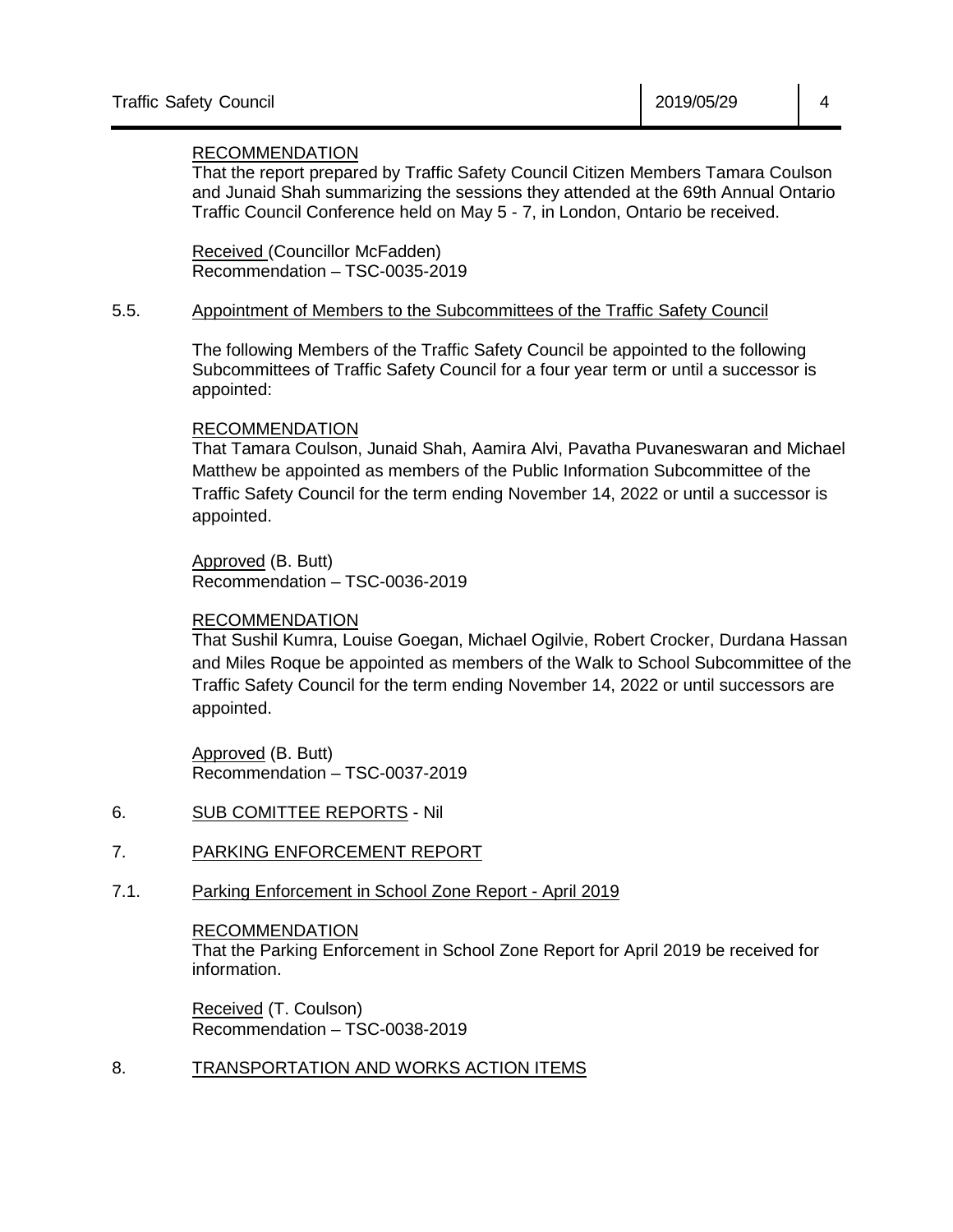#### 8.1. Transportation and Works Action Items List - April 2019

RECOMMENDATION That the Transportation and Works Action Items List for April 2019 be received for information.

Received (Councillor McFadden) Recommendation – TSC-0039-2019

#### 9. SITE INSPECTION STATISTICS REPORT

9.1. Site Inspection Statistics Report – April 2019

RECOMMENDATION That the Site Inspection Statistics report for April 2019 be received for information.

Received (B. Butt) Recommendation – TSC-0040-2019

# ADDITIONAL AGENDA ITEMS

#### 5.6. Site Inspection Report – Lisgar Middle School (Ward 10)

Site Inspection Report for the safety review conducted on April 26, 2019 at 6755 Lisgar Drive for the students attending Lisgar Middle School.

Councillor McFadden raised concerns regarding the receipt of the site inspection report. Councillor McFadden advised the committee that during her visits to the school she had observed unsafe vehicular behaviour when exiting the kiss and ride and requested that another site inspection take place before the end of the school year. Sheelagh Duffin, Supervisor, Crossing Guards, responded that the recommendation can be amended to include another site inspection at this location and to request the Principal to remind parents to turn right only when exiting the kiss and ride.

#### RECOMMENDATION

- 1. That Traffic Safety Council schedule a further site inspection at 6755 Lisgar Drive in front of the school for the students attending Lisgar Middle School in June 2019.
- 2. That the Principal of Lisgar Middle School be requested to remind parents to turn right only when exiting the Kiss and Ride as per signage in place at the school exit driveway.

Approved, as amended (T. Coulson) Recommendation – TSC-0041-2019

## 5.7. Site Inspection Report – St. Alfred Catholic Elementary School and Brian W. Fleming Public School (Ward 3)

Site Inspection Report for the gap study conducted on May 14, 2019 at the intersection of Havenwood Drive and Tyneburn Crescent (South Leg) for the students attending St. Alfred Catholic Elementary School and Brian W. Fleming Public School.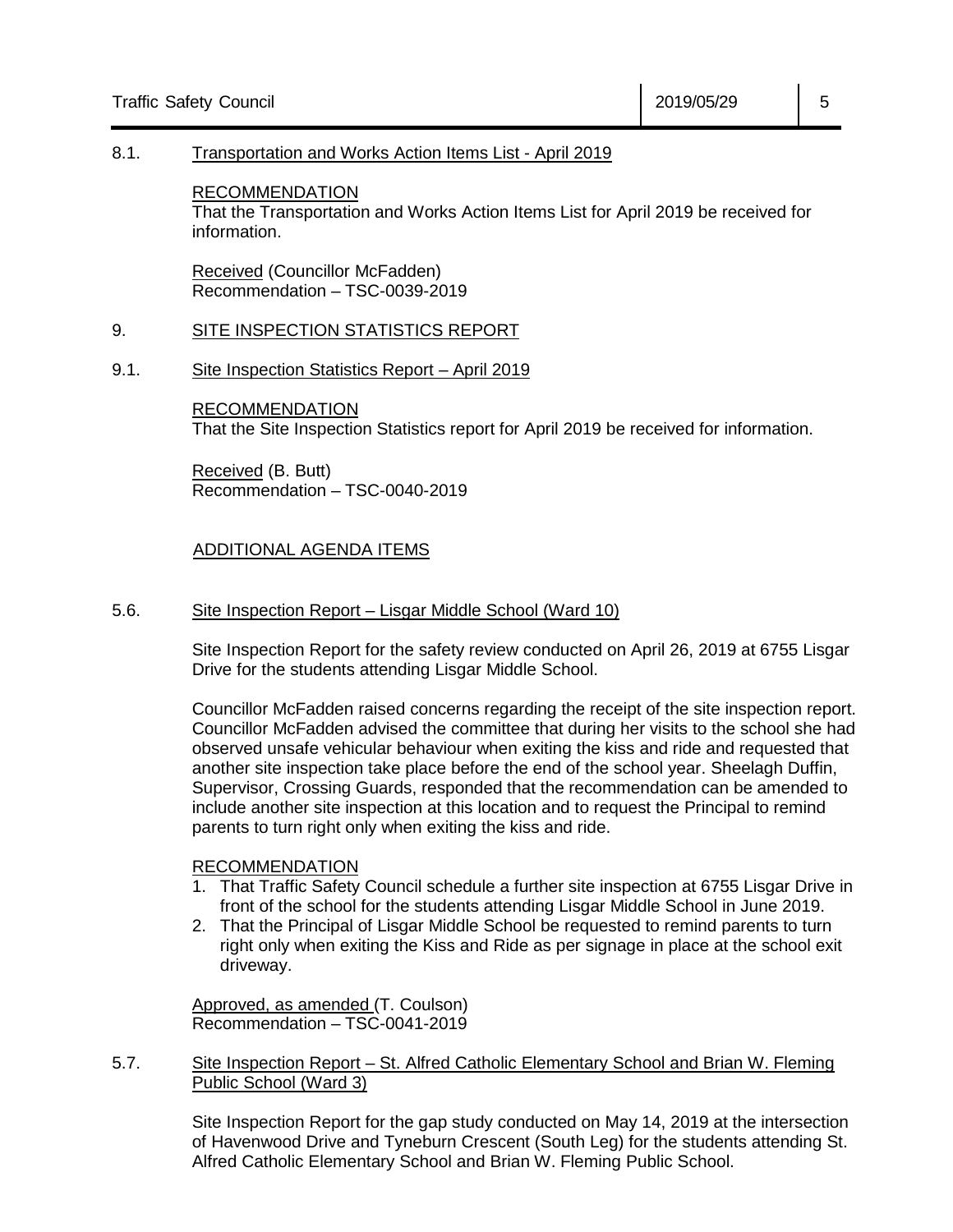Tamara Coulson, Citizen Member, requested that the recommendation to enforce stopping prohibitions on Havenwood Drive between Tyneburn Crescent and Fieldgate Drive be removed, as the gap study did not focus on this specific area. Peter Westbrook, Citizen Member, noted that there would be another site inspection in June that would address this concern. The committee noted support for the removal of the recommendation.

# RECOMMENDATION

- 1. That the warrants have not been met for the placement of a school crossing guard at the intersection of Havenwood Drive and Tyneburn Crescent (South Leg) for the students attending St. Alfred Catholic Elementary School and Brian W. Fleming Public School.
- 2. That Traffic Safety Council be requested to conduct a safety review in front of Brian W. Fleming Public School.
- 3. That Transportation and Works be requested to review signage at the intersection of Havenwood Drive and Tyneburn Crescent (South Leg).
- 4. That Peel Regional Police be requested to enforce stopping compliance at the intersection of Havenwood Drive and Tyneburn Crescent (South Leg), between the times of  $8:45 - 9:10$  AM and  $3:10 - 3:35$  PM, as time and resources permit.
- 5. That the Traffic Safety Council Walk to School subcommittee be requested to contact the principal of Brian W. Fleming Public School regarding the school walking routes program.

Approved, as amended (T. Coulson) Recommendation – TSC-0042-2019

# 5.8. Site Inspection Report – St. Teresa of Calcutta Catholic Elementary School (Ward 3)

Site Inspection Report for the site inspection conducted on May 22, 2019 at the intersection of Tomken Road and Runningbrook Drive for the students attending St. Teresa of Calcutta Catholic Elementary School.

Councillor Fonseca requested to amend the recommendation to include the request to add a countdown timer at the intersection of Tomken Road and Runningbrook Drive in order to make the area more accessible for the students attending St. Teresa of Calcutta Catholic Elementary School. The committee noted support for the amended recommendation.

# RECOMMENDATION

- 1. That the warrants have not been met for the placement of a school crossing guard at the intersection of Tomken Road and Runningbrook Drive for the students attending St. Teresa of Calcutta Catholic Elementary School.
- 2. That Transportation and Works be requested to repaint zebra markings on the west leg of the intersection and the stop bar on the southwest corner at the intersection of Tomken Road and Runningbrook Drive.
- 3. That Transportation and Works be requested to review the feasibility of a countdown timer at the intersection of Tomken Road and Runningbrook Drive and report back to Traffic Safety Council.

Approved, as amended (Councillor Fonseca) Recommendation – TSC-0043-2019